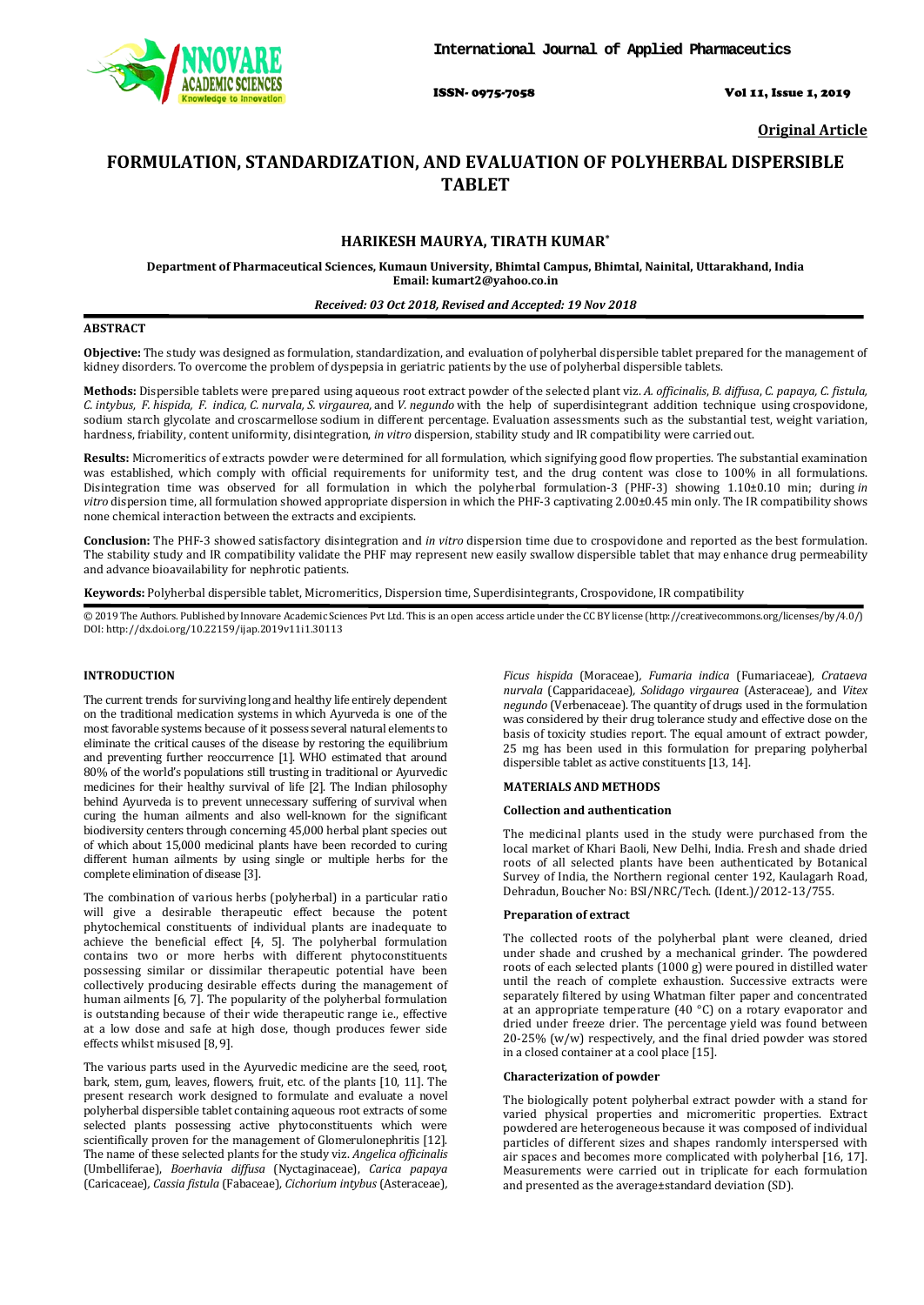### **Angle of repose**

The flow properties of thoroughly mixed all polyherbal extract powder in the formulation were determined by calculating the angle of repose by the fixed height method. A funnel with 10 mm in diameter of the bottom was fixed at the height of 2 cm over the plain and smooth surface. About 10 gm of a thoroughly mixed sample was slowly passed beside the wall of the funnel until the tip of the pile formed and touches the bottom of the funnel. A rough circle drowned around the pile base, and the radius of the powder cone was measured [18]. The angle of repose was calculated by the average radius using the following formula given as eq. 1.

$$
\operatorname{Tan}\theta=\frac{\mathbf{h}}{\mathbf{r}}_{\text{num}}(1)
$$

Where,

θ = angle of repose

h = height of the pile

r = average radius of the powder cone

#### **Bulk density**

The bulk densities (BD) of polyherbal powder mixture were determined by pouring gently 25 gm of sample mixture through a glass funnel into a 100 ml graduated cylinder. The initial volumes occupied by the sample were recorded. The bulk density was calculated by using the following formula given as eq. 2.

$$
BD = \frac{\text{weight of the powder (g)}}{\text{volume occupied by the powder (ml)} \dots (2)}
$$

### **Tapped density**

The tapped densities (TD) of polyherbal powder mixture were determined by pouring gently 25 gm of sample mixture through a glass funnel into a 100 ml graduated cylinder. The cylinder was tapped from the height of 2 inches until a constant volume obtained and then the average value of all formulation reported. The final volume occupied by the sample after tapping were recorded and tapped density calculated by using the formula given as eq. 3.

$$
TD = \frac{\text{weight of the powder (g)}}{\text{tapped volume occupied by the powder (ml)}}_{\dots \dots \dots (3)}
$$

#### **Compressibility**

The Carr's compressibility gives a useful empirical guide. The compressibility of the polyherbal powder mixture was calculated by comparing the bulk density and tapped density. The percentage compressibility of all formulation was calculated as eq. 4.

Carr's index = 
$$
\frac{TD - BD}{TD} \times 100
$$
........(4)

#### **Hausner's ratio**

It also shows densification of herbal powder mixture which may result from the vibration of the feed hopper, which was calculated by using the formula given in eq. 5.

$$
Iausner's ratio = \frac{TD}{BD}
$$
........(5)

Lower Hausner's ratio-Better flowability, Higher Hausner's ratio-Poor flowability [18, 19].

### **Preparation of polyherbal dispersible tablet**

F

Polyherbal dispersible tablets were prepared separately through geometrical dilution mixture with direct compression method (Punching machines, Cadmach CMS-15 No. H/513/11-12) by using different ingredients, disintegrating agents, talc, etc. as the

composition of these formulations and denoted by PHF-1 to PHF-9. All the ingredients were passed through a mesh sieve no. 120 and then mixed each other by using geometrical dilution method to maintain uniformity. Powder mixtures possess good flow properties and good packing ability; therefore, the mixtures were directly compressed [20].

### **Evaluation of polyherbal dispersible tablet**

#### **Drug content uniformity test**

From each formulation, 20 tablets were taken, weighed and thoroughly triturated. The sufficient powder equivalent to 250 mg of the drug was accurately weighed and diluted in 300 ml of 0.1N HCl for 10 min with vigorous shaking. Further, this prepared mixture was diluted with 0.1N HCl to produce 400 ml and then filtered. 10 ml of this filtrate was diluted to 100 ml with distilled water, and the absorbance was measured at an appropriate wavelength, i.e.,  $\lambda_{\text{max}}$ 200-400 nm using UV spectrophotometer [21].

#### **Disintegration time**

From each formulation 6 polyherbal dispersible tablets were randomly selected to determine the disintegration time. The acidic buffer (pH 1.2) used as disintegration medium and temperature was maintained at 37±0.5 °C. The average disintegration time of six tablets was noted down for calculation [22].

#### **Dispersion time**

*In vitro* dispersion time of polyherbal dispersible tablet was measured by dropping the tablet in a beaker containing 100 ml of normal water. Two tablets from each formulation were randomly selected and *in vitro* dispersion time was determined. A smooth dispersion was produced, which passes through a sieve screen with a nominal mesh aperture of 710 um [23, 24].

#### *In vitro* **dissolution study**

The dissolution testing of polyherbal medicines become difficult to oversee authority requirements due to widely varying constituents. The ingredients of polyherbal medicinal products often cover a mixture of multiple herbal constituents; dissolution method development is much more complex than for defined single constituent [25].

# **Stability studies**

Accelerated stability study was carried out as per ICH guidelines for polyherbal combination to check the physical, chemical and physiological property of prepared formulation in a short period. The optimized PHF was subjected to accelerated stability studies at three different conditions of temperature and relative humidity i.e., 25 °C/60% RH, 30 °C/65% RH and 40 °C/75% RH for 3 mo [26].

# **FTIR analysis of polyherbal combination**

Fourier transform infrared (FTIR) spectrum of herbal extracts was subjected to determine the identification of the compound and compatibility of the drug with other excipients used in the formulation of polyherbal dispersible tablets. The spectrum of IR helps in the identification of a compound based on the existence of different functional groups [27, 28].

#### **RESULTS AND DISCUSSION**

#### **Characterization of powder**

The basic characterization of powder and micromeritic properties of formulations containing polyherbal aqueous root extracts powder used for preparing dispersible tablets mentioned in table 1.

### **Formulation and characterization of tablets**

Polyherbal dispersible tablets were compressed each of 550 mg weight on a 10-station Mini Press-I rotary tablet compression machine fitted with 12 mm punches size. None tablet manufacturing defects like capping, lamination, and chipping were observed (table 2).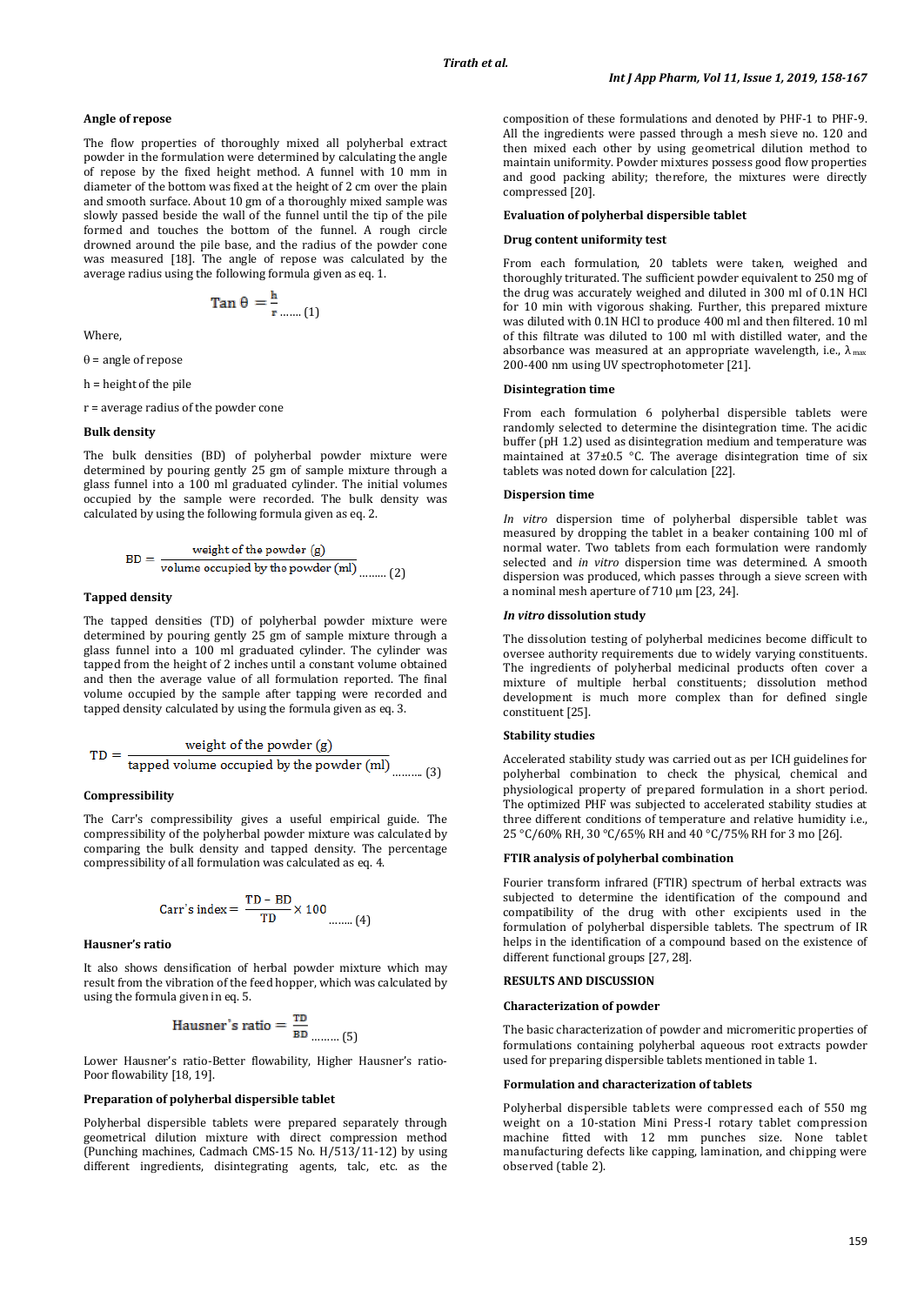| <b>Formulation Code</b> | <b>Bulk density</b> | <b>Tapped density</b> | $\%$            | <b>Hausner</b>  | Angle of         |
|-------------------------|---------------------|-----------------------|-----------------|-----------------|------------------|
|                         | (gm/ml)             | (gm/ml)               | Compressibility | Ratio           | Repose ( °)      |
| PHF-1                   | $0.38 \pm 0.05$     | $0.53 \pm 0.08$       | 28.30           | $1.39 \pm 0.14$ | $26.48 \pm 1.02$ |
| PHF-2                   | $0.42 \pm 0.04$     | $0.55 \pm 0.06$       | 21.82           | $1.31 \pm 0.11$ | $26.24 \pm 1.32$ |
| PHF-3                   | $0.35 \pm 0.03$     | $0.49 \pm 0.07$       | 28.57           | $1.40 \pm 0.13$ | $24.35 \pm 1.00$ |
| PHF-4                   | $0.40\pm0.06$       | $0.50 \pm 0.06$       | 20.00           | $1.25 \pm 0.09$ | $30.20 \pm 2.01$ |
| PHF-5                   | $0.45 \pm 0.04$     | $0.56 \pm 0.08$       | 19.64           | $1.24 \pm 0.10$ | $32.12 \pm 1.82$ |
| PHF-6                   | $0.38 \pm 0.07$     | $0.50 \pm 0.07$       | 24.00           | $1.32 \pm 0.08$ | $26.50 \pm 1.22$ |
| PHF-7                   | $0.43 \pm 0.06$     | $0.52 \pm 0.05$       | 17.31           | $1.21 \pm 0.09$ | $27.20 \pm 1.65$ |
| PHF-8                   | $0.42 \pm 0.05$     | $0.57 \pm 0.08$       | 26.32           | $1.36 \pm 0.12$ | $28.32 \pm 1.37$ |
| PHF-9                   | $0.40 \pm 0.04$     | $0.54 \pm 0.06$       | 25.93           | $1.35 \pm 0.14$ | $28.22 \pm 1.56$ |

**Table 1: Micromeritic parameters of polyherbal aqueous root extracts powder**

All values are reported as mean±SD, n=3 measurements.

## **Table 2: Composition of polyherbal formulation for dispersible tablets**

| Ingredients (mg/tab)       | <b>PHF-1</b> | <b>PHF-2</b> | <b>PHF-3</b> | <b>PHF-4</b> | <b>PHF-5</b> | <b>PHF-6</b> | <b>PHF-7</b> | <b>PHF-8</b> | <b>PHF-9</b> |
|----------------------------|--------------|--------------|--------------|--------------|--------------|--------------|--------------|--------------|--------------|
| Aqueous extracts           | $25X10=$     | $25X10=$     | $25X10=$     | $25X10=$     | $25X10=$     | $25X10=$     | $25X10=$     | $25X10=$     | $25X10=$     |
| Powder (10 plants)         | 250          | 250          | 250          | 250          | 250          | 250          | 250          | 250          | 250          |
| β-cyclodextrin             | 200          | 200          | 200          | 200          | 200          | 200          | 200          | 200          | 200          |
| Crospovidone               | 15           | 20           | 25           | --           | --           | $- -$        | $- -$        | $- -$        | --           |
| Sod. Starch glycolate      | $- -$        | $- -$        | $- -$        | 15           | 20           | 25           | $- -$        | $- -$        | --           |
| Croscarmellose sodium      | --           | $- -$        | --           | --           | --           | $- -$        | 15           | 20           | 25           |
| Microcrystalline cellulose | 65           | 60           | 55           | 65           | 60           | 55           | 65           | 60           | 55           |
| Sodium Saccharin           | 10           | 10           | 10           | 10           | 10           | 10           | 10           | 10           | 10           |
| Mg. Stearate               |              |              |              |              |              |              |              |              |              |
| Talc                       |              |              |              |              |              |              |              |              |              |
| <b>Total Weight</b>        | 550          | 550          | 550          | 550          | 550          | 550          | 550          | 550          | 550          |

PHF=Polyherbal formulation

All the prepared formulations were subjected for evaluation of characteristic parameters like size, shape, color, and appearance. The prepared polyherbal dispersible tablets were non-sticky and look high-quality. The diameter and thickness of each formulated tablets were performed with 20 tablets by using a digital vernier scale during the physical study because it permits accurate measurements and provides exact information about variations between tablets of each formulation (table 3). The visualized the color and shape of all tablets were observed directly by naked eyes (fig. 1).

# **Table 3: Physical description of polyherbal dispersible tablets**

| S. No. | Parameter    | Result              |  |
|--------|--------------|---------------------|--|
| . .    | Color        | Yellowish-Brown     |  |
| 2.     | Shape        | Round, Biconvex     |  |
| 3.     | 0dor         | Characteristic odor |  |
| -4.    | Taste        | Pleasant taste      |  |
| 5.     | Size in mm   |                     |  |
|        | i. Thickness | $5.12 \pm 0.08$ mm  |  |
|        | ii. Diameter | $12.17\pm0.01$ mm   |  |



**Fig. 1: Physical appearance of polyherbal dispersible tablets**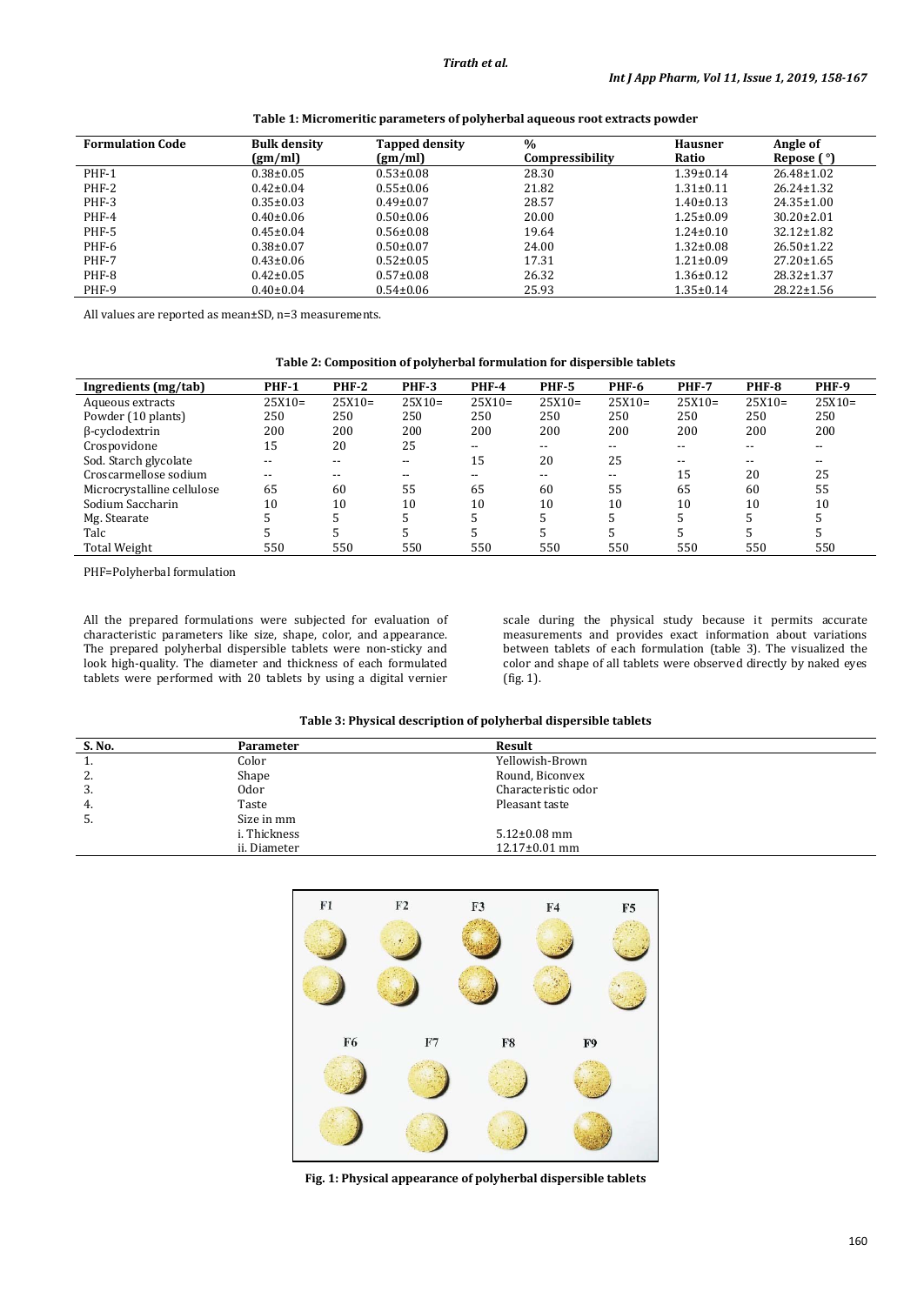### **Weight variation**

The weight variation of tablets was carried out to ensure that, each of the tablets contains the proper amount of drug. The test was performed by weighing 20 tablets individually using an analytical balance, then calculating the average weight and comparing the individual tablet weights (table 4). The percentage weight variation is calculated by using the eq. 6.

$$
\% \text{ wt variation} = \frac{\text{Average wt-Individual wt}}{\text{Average wt}} \times 100 \quad \dots (6)
$$

### **Hardness**

The conformation of tablets for capping, abrasion or breakage under storage conditions, transportation, and handling before use depends on tablet hardness (kg/cm2 ). The hardness test was performed by using Monsanto hardness tester (Harrison's). The instrument

measures the force required to break the tablet when the force (Kilogram-force) generated by anvils to the tablet. The tablet was placed between two anvils; the force applied to the anvils, and the crushing strength that causes the tablet to break was recorded, and the crushing strength test was performed on 20 tablets of each formulation (table 4).

# **Friability**

The friability test was performed by using tablet friability tester (Veego). Twenty tablets of each formulation were weighed and tested at a speed of 25 rpm for 4 min (100 rotations). After removing of dust, tablets were re-weighed, and friability percentage was calculated by the given eq. 7, and the average value of all

```
formulation is given in table 4.<br>\sim \frac{\text{Table 1:} \times \text{Table 2:} \times \text{Table 3:} \times \text{Table 4:}}{\text{Table 4:} \times \text{Table 4:} \times \text{Table 5:}} \times 100% Friability =Tablet wt after friability
                                                                                                                                                             … (7)
```
#### **Table 4: Physical properties of polyherbal dispersible tablets**

| <b>Formulation code</b> | Average weight (mg) | Weight variation (%) | Content uniformity (%) | Hardness $(kg/cm2)$ | <b>Friability (%)</b> |
|-------------------------|---------------------|----------------------|------------------------|---------------------|-----------------------|
| PHF-1                   | $563.15 \pm 9.38$   | 2.34                 | 102.38                 | $2.98 \pm 0.13$     | 0.90                  |
| PHF-2                   | $562.40\pm8.01$     | 2.20                 | 101.25                 | $2.91 \pm 0.09$     | 0.82                  |
| PHF-3                   | $563.28 \pm 7.78$   | 2.36                 | 105.05                 | $2.99 \pm 0.14$     | 0.79                  |
| PHF-4                   | $565.31 \pm 8.11$   | 2.71                 | 103.10                 | $3.00 \pm 0.12$     | 0.86                  |
| PHF-5                   | $560.80 \pm 10.2$   | 1.93                 | 099.85                 | $2.94 \pm 0.13$     | 0.90                  |
| PHF-6                   | $563.63 \pm 7.40$   | 2.42                 | 101.80                 | $2.95 \pm 0.12$     | 0.80                  |
| PHF-7                   | 558.34±7.68         | 1.22                 | 098.96                 | $2.96 \pm 0.16$     | 0.85                  |
| PHF-8                   | 563.18±8.07         | 2.34                 | 102.00                 | $3.02 \pm 0.18$     | 0.78                  |
| PHF-9                   | $564.13 \pm 8.78$   | 2.50                 | 099.68                 | $2.97 \pm 0.11$     | 0.88                  |

All values are reported as mean±SD, n=20 tablets.

The maximum weight variation obtained was 2.50%, which falls within the acceptable weight variation range, i.e.,±5% hence passed the weight variation test. The hardness of prepared tablets was in the range of 2.94 to 3.02 kg/cm<sup>2</sup>, which falls within the limit of not < 3.0 kg/cm2 . None of the tablets showed friability value more than 0.90% which is less than the ideal limit, i.e., 1%.

### **Disintegration time**

The disintegration apparatus used for the study was determined by using USP (Electro lab-ED2 SAPO). It contains two basket rack assembly. Each basket rack assembly comprises 6 glass tubes that are 3 inches long, open at the top and held against 10 mesh screens at the bottom. Each tablet was placed in each basket tube, and the basket rack was dipped in a 1-L beaker of distilled water. The 37±2 °C temperature was maintained throughout the study (table 5).

### **Dispersion time**

The dispersion time of polyherbal dispersible tablets was observed by placing 2 tablets in 100 ml of water in a beaker and gently stirred until dispersed completely. A smooth dispersion was obtained by passing through a sieve screen with a nominal mesh aperture (table 5).

|  |  | Table 5: Disintegration and dispersion time of polyherbal dispersible tablet |  |
|--|--|------------------------------------------------------------------------------|--|
|--|--|------------------------------------------------------------------------------|--|

| <b>Formulations</b> | Disintegration time (Min) | Dispersion time (Min) |
|---------------------|---------------------------|-----------------------|
| PHF-1               | $02.08 \pm 0.62$          | $3.18 \pm 0.82$       |
| PHF-2               | $01.45 \pm 0.28$          | $2.30 \pm 0.60$       |
| PHF-3               | $01.10 \pm 0.10$          | $2.00 \pm 0.45$       |
| PHF-4               | $02.00 \pm 0.45$          | $3.00 \pm 0.78$       |
| PHF-5               | $02.18 \pm 0.51$          | $2.50 \pm 0.65$       |
| PHF-6               | $01.55 \pm 0.60$          | $2.24 \pm 0.58$       |
| PHF-7               | $02.15 \pm 0.55$          | $3.25 \pm 0.80$       |
| PHF-8               | $02.06 \pm 0.70$          | $2.55 \pm 0.71$       |
| PHF-9               | $01.50 \pm 0.58$          | $3.00 \pm 0.82$       |

All values are reported as mean±SD, n=3 measurements.

Out of all the formulation, PHF-3 has passed the disintegration test by taking time i.e., 01.10±0.10 min, which is less than ideal limits. The best PHF-3 has shown a good dispersion time and the

complete dispersion was observed within 2.00±0.45 min only. Hence the formulation was passed for the *in vitro* dispersion test.

### **Table 6: Stability data of the polyherbal dispersible tablet (PHF-3)**

| Time           | % Drug content at different storage conditions |                   |                   |  |  |
|----------------|------------------------------------------------|-------------------|-------------------|--|--|
|                | 25 °C and 60 % RH                              | 30 °C and 65 % RH | 40 °C and 75 % RH |  |  |
| mo             | 98.92                                          | 99.10             | 99.30             |  |  |
| $2 \text{ mo}$ | 99.20                                          | 98.86             | 98.92             |  |  |
| $3 \text{ mo}$ | 99.34                                          | 98.95             | 97.67             |  |  |
|                |                                                |                   |                   |  |  |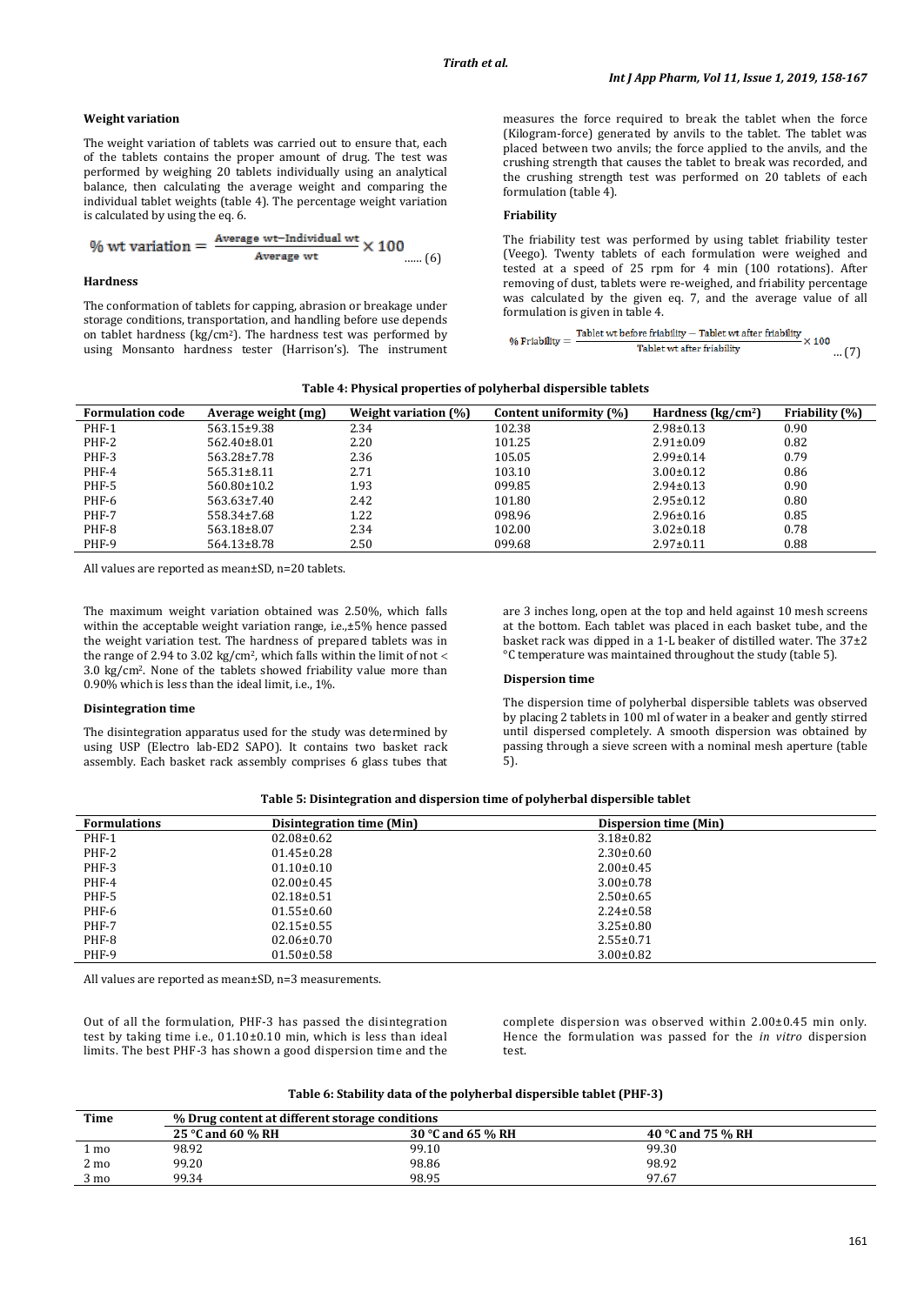# **IR compatibility studies**

IR spectrum of the polyherbal formulation was obtained using IR spectrophotometer Perkin Elmer at Department of Pharmaceutical Science, Bhimtal Campus, Kumaun University, Nainital. The potassium bromide was used in preparing samples by disk method, and measurement was attempted with the accumulation of 20 scans and resonation of 4 cm<sup>-1</sup> over the range of 450 to 4000 cm<sup>-1</sup> (table 7).

| S. No. | <b>Plant name</b>    | Observed peak (cm <sup>-1</sup> ) | <b>Group present</b> | Interpretation                             |
|--------|----------------------|-----------------------------------|----------------------|--------------------------------------------|
| 1.     | Angelica officinalis | 3290.77                           | Alkynes group        | $\equiv$ C-H stretching                    |
|        |                      | 1587.00                           | Aromatic ring        | C-C=C symmetric stretch                    |
|        |                      | 1360.16                           | Alkane group         | $-C-H$ bending                             |
|        |                      | 1014.45                           | Ester group          | C-O stretching                             |
|        |                      | 574.24                            | Alkyl halide         | C-Br stretching                            |
| 2.     | Boerhavia diffusa    | 3278.20                           | Alkynes group        | $\equiv$ C-H stretching                    |
|        |                      | 1335.12                           | Nitro compound       | N-O asymmetric stretch                     |
|        |                      | 1011.85                           | Ester group          | C-O stretching                             |
|        |                      | 574.41                            | Alkyl halide         | C-Br stretching                            |
| 3.     | Carica papaya        | 3273.45                           | Alkynes group        | $\equiv$ C-H stretching                    |
|        |                      | 1338.78                           | Nitro compound       | N-O asymmetric stretch                     |
|        |                      | 1012.28                           | Ester group          | C-O stretching                             |
|        |                      | 572.23                            | Alkyl halide         | C-Br stretching                            |
| 4.     | Cassia Fistula       | 3296.59                           | Alkynes group        | $\equiv$ C-H stretching                    |
|        |                      | 2921.26                           | Alkane group         | C-H stretching                             |
|        |                      | 1633.13                           | Amine group          | N-H bending                                |
|        |                      | 1338.83                           | Nitro group          | $N=0$ bending                              |
|        |                      | 1012.93                           | Ester group          | C-O stretching                             |
|        |                      | 573.40                            | Alkyl halide         | C-Br stretching                            |
| 5.     | Cichorium intybus    | 3274.07                           | Alkynes group        | $\equiv$ C-H stretching                    |
|        |                      | 1590.00                           | Amine group          | N-H bending                                |
|        |                      | 1407.78                           | Aromatic ring        | $C=C$ stretching                           |
|        |                      | 1016.67                           | Ester group          | C-O stretching                             |
|        |                      | 572.34                            | Alkyl halide         | C-Br stretching                            |
| 6.     | Ficus hispida        | 3276.15                           | Alkynes group        | $\equiv$ C-H stretching                    |
|        |                      | 2922.75                           | Alkane group         | C-H stretching                             |
|        |                      | 1592.51                           | Amine group          | N-H bending                                |
|        |                      | 1364.58                           | Nitro group          | $N=0$ bending                              |
|        |                      | 1149.37                           | Alcohol group        | C-O stretching                             |
|        |                      | 1017.10                           | Ether group          | $=C$ -O-C symmetric stretch                |
|        |                      | 573.76                            | Alkyl halide         | C-Br stretching                            |
| 7.     | Fumaria Indica       | 3276.35                           | Alkynes group        | $\equiv$ C-H stretching                    |
|        |                      | 1338.75                           | Nitro group          | $N=0$ bending                              |
|        |                      | 1075.72                           | Alcohol group        | C-O stretching                             |
|        |                      | 1013.38                           | Ether group          | C-O stretching                             |
|        | Crataeva Nurvala     | 573.42<br>3287.59                 | Alkyl halide         | C-Br stretching                            |
| 8.     |                      |                                   | Alkynes group        | $\equiv$ C-H stretching                    |
|        |                      | 1338.87                           | Nitro group          | N-O asymmetric stretch                     |
|        |                      | 1015.92                           | Ether group          | C-O stretching                             |
| 9.     | Solidago virgaurea   | 572.06<br>3272.34                 | Alkyl halide         | C-Br stretching<br>$\equiv$ C-H stretching |
|        |                      |                                   | Alkynes group        |                                            |
|        |                      | 1340.81                           | Nitro group          | $N=0$ bending                              |
|        |                      | 1014.95                           | Ether group          | C-O stretching                             |
|        |                      | 573.75                            | Alkyl halide         | C-Br stretching                            |
| 10.    | Vitex Negundo        | 3281.41                           | Alkynes group        | $\equiv$ C-H stretching                    |
|        |                      | 1339.35                           | Nitro group          | $N=0$ bending                              |
|        |                      | 1012.33                           | Ether group          | C-O stretching                             |
|        |                      | 528.05                            | Carbon skeleton mode | C-C-O (for skeleton)                       |

After the running spectra of significant peaks relating to major functional groups were identified, spectra of the successive sample of all compounds were compared with each other. The spectra are shown in fig. 5.1 to 5.10.



**Fig. 5.1: IR spectrum of** *Angelica officinalis* **linn aqueous root extract**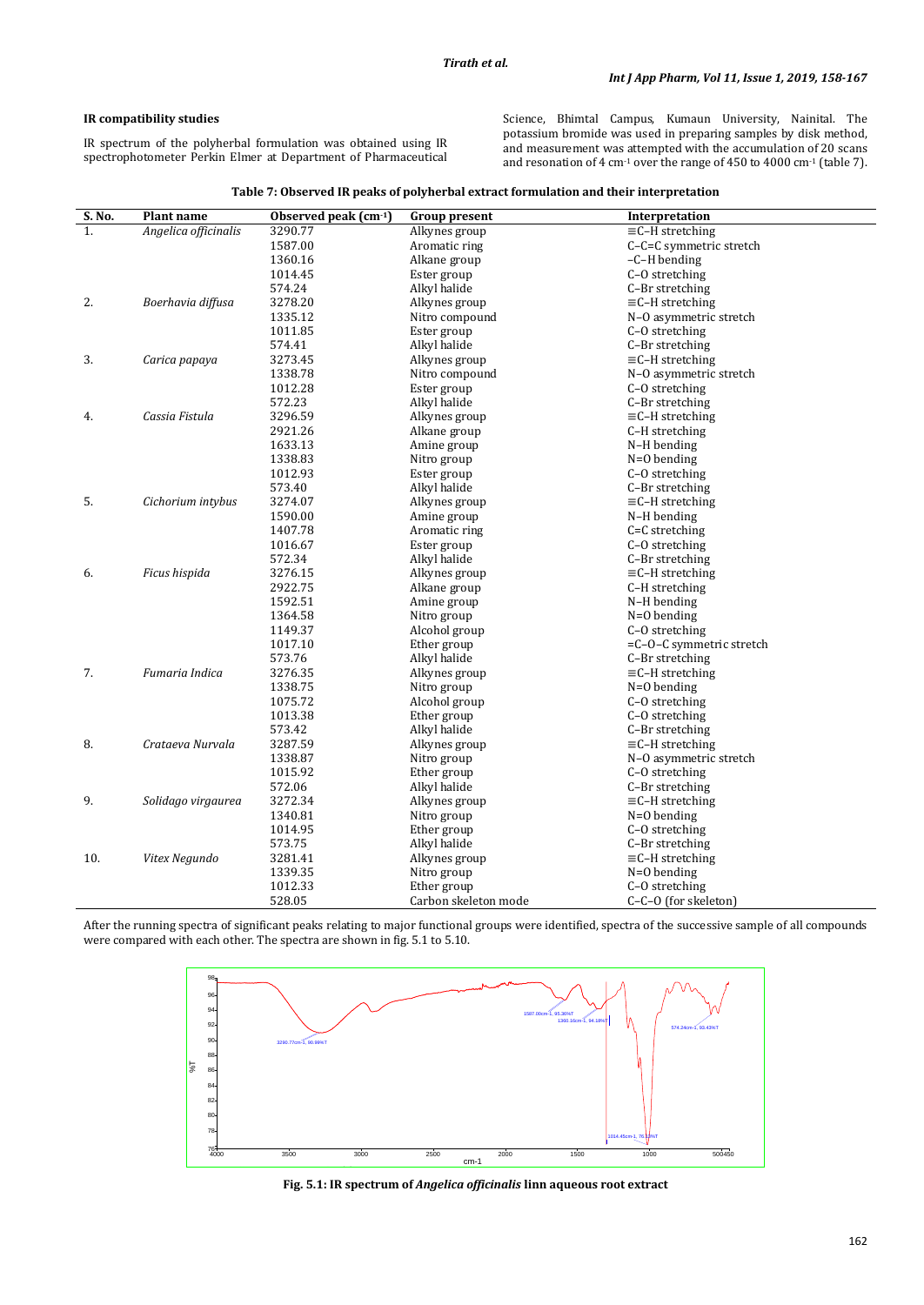The IR spectrum of *Angelica officinalis* (fig. 5.1) was observed and determines the characteristics of functional groups through different peaks i.e., 3290.77 cm<sup>-1</sup> for alkynes group ( $\equiv$ C-H stretching), 1587.00 cm-1 for aromatic ring (C–C=C symmetric stretch), 1360.16 cm<sup>-1</sup> for the alkane group (-C-H bending), the strong band at 1014.45 cm<sup>-1</sup> forester group (C-O stretching), and an alkyl halide group (C–Br stretching) found at 574.24 cm-1.

The IR spectrum of *Boerhavia diffusa* (fig. 5.2) was observed and determines the characteristics of functional groups through different peaks i.e., 3278.20 cm-1 for alkynes group (≡C–H stretching), 1335.12 cm-1 for nitro compound (N–O asymmetric stretch), the very strong band observed at 1011.85 cm-1 for the ester group (C–O stretching), and the wagging vibration of the alkyl halide group (C– Br stretching) was observed at 574.24 cm-1 .



**Fig. 5.2: IR spectrum of** *Boerhavia diffusa* **linn aqueous root extract**



**Fig. 5.3: IR spectrum of** *Carica papaya* **linn aqueous root extract**



**Fig. 5.4: IR spectrum of** *Cassia fistula* **linn aqueous root extract**

The IR spectrum of *Carica papaya* (fig. 5.3) shows different peaks to determine the characteristics of functional groups as 3273.45 cm-1 for alkynes group ( $\equiv$ C–H stretching), the peak at 1338.78 cm<sup>-1</sup> was assigned as asymmetric for nitro compound (N–O stretch), the intensity band at 1012.28 cm-1 corresponds to the ester group (C–O

stretching), and the strong band observed at 572.23 cm-1 for alkyl halide group (C–Br stretching).

The IR spectrum of *Cassia fistula* (fig. 5.4) was observed to determine the characteristics of functional groups by different peaks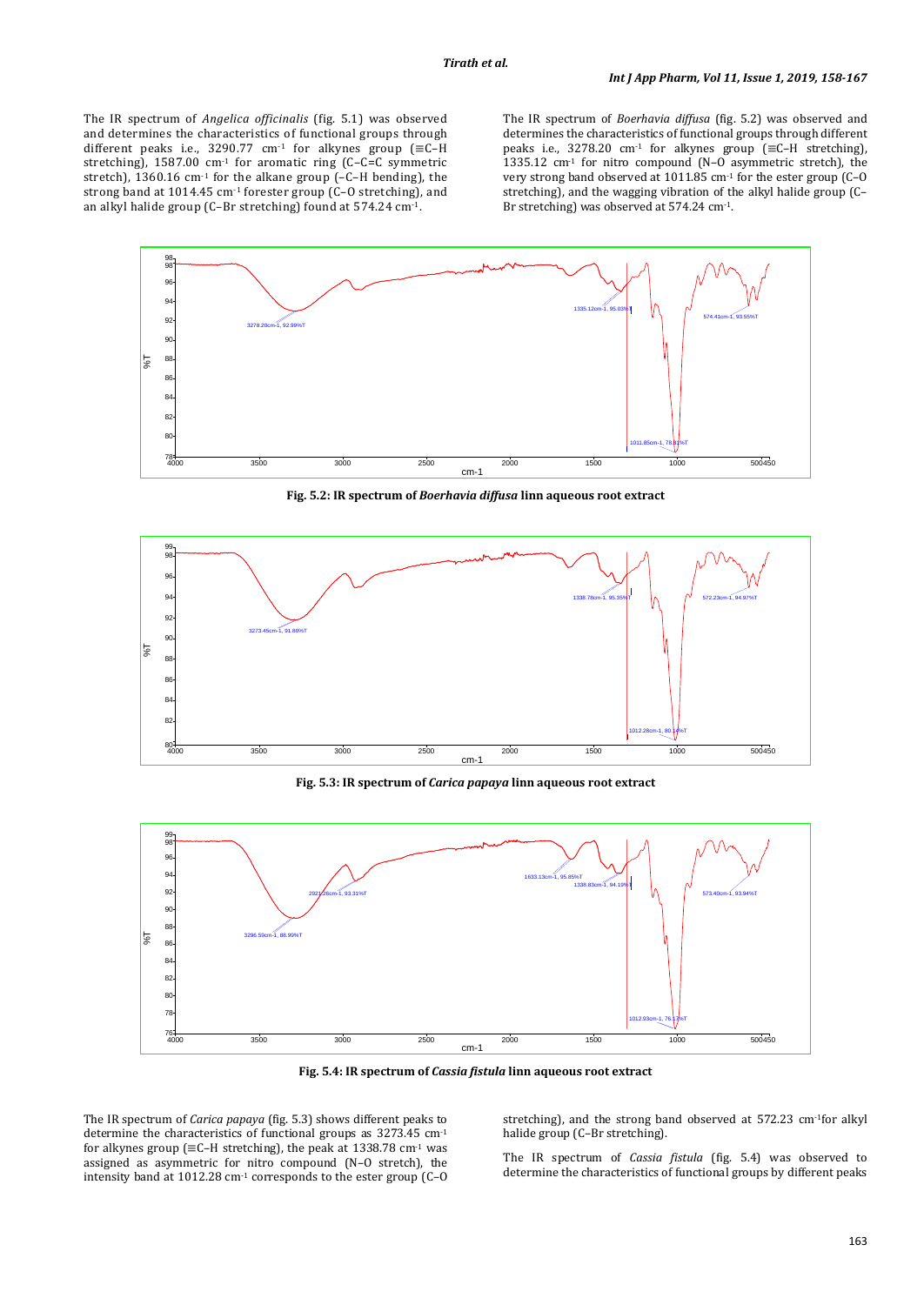viz. the peak observed at  $3296.59$  cm<sup>-1</sup> is assigned to the stretching vibration of ≡C–H (alkynes) group. The band in the region around 2921.26 cm<sup>-1</sup> observed for C–H stretching (alkane group), a strong peak at 1633.13 cm-1 assigned toward N–H bending vibration

(amine group). The intensity band at  $1338.83$  cm<sup>-1</sup> for the nitro group (N=O bending), a strong peak at 1012.93 cm-1 for an ester group (C–O stretching) and the alkyl halide group (C–Br stretching) was observed at 573.40 cm-1.



**Fig. 5.5: IR spectrum of** *Cichorium intybus* **linn aqueous root extract**

The IR spectrum of *Cichorium intybus* (fig. 5.5) was observed and determines the characteristics of functional groups through different peaks i.e., 3274.07 cm<sup>-1</sup> for alkynes group ( $\equiv$ C-H stretching), the intensity band at 1590.00 cm<sup>-1</sup> for N–H (amine) group, the strong

peak observed at 1407.78 cm<sup>-1</sup> for C=C stretching (aromatic ring). The peak observed at 1016.67 cm<sup>-1</sup> assigned to the stretching vibration of C–O (ester) group, and the wagging vibration of the alkyl halide group (C–Br stretching) was observed at 572.34 cm-1.



**Fig. 5.6: IR spectrum of** *Ficus hispida* **linn aqueous root extract**

The IR spectrum of *Ficus hispida* (fig. 5.6) shows different peaks to determine the characteristics of functional groups as 3276.15 cm-1 for alkynes group (≡C–H stretching), and a strong peak at 2922.75 cm-1 observed for an alkane group (C–H stretching). The intensity band at 1592.51 cm<sup>-1</sup> assigned for N-H (amine) group and the strong peak observed at 1364.58 cm<sup>-1</sup> for N=0 bending (nitro group). The peak at 1149.37 cm<sup>-1</sup> observed for alcohol group  $(C-0)$  stretching), the intensity band at 1017.10 cm-1 was assigned as an asymmetric stretch for =C–O–C (ether) group and the strong band observed at 573.76 cm-1for alkyl halide group (C–Br stretching).



**Fig. 5.7: IR spectrum of** *Fumaria indica* **linn aqueous root extract**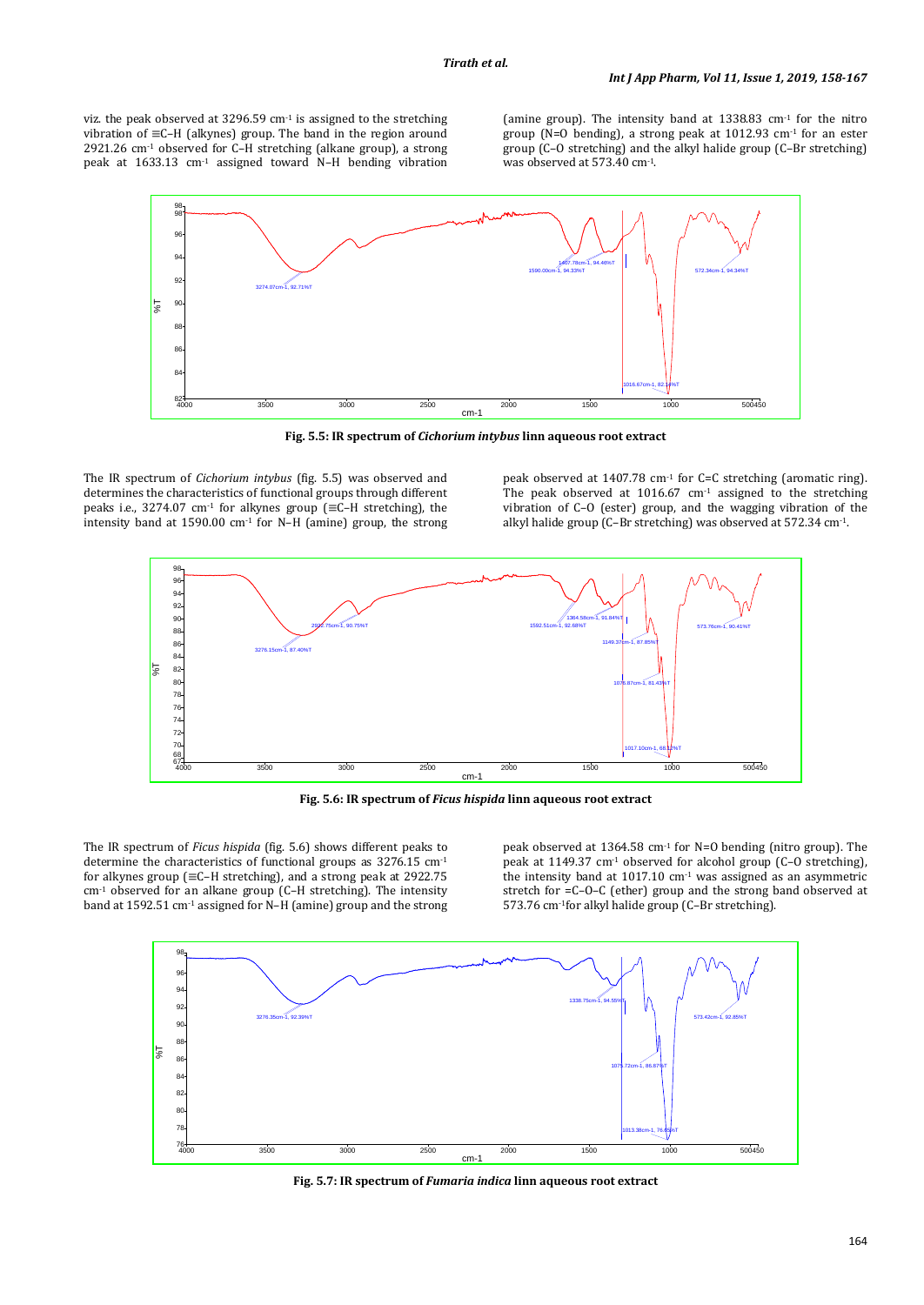The IR spectrum of *Fumaria indica* (fig. 5.7) was observed for determining the characteristics of functional groups by different peaks viz. the peak observed at  $3276.35$  cm<sup>-1</sup> is assigned to the stretching vibration of ≡C–H (alkynes) group. The strong band at 1338.75 cm-1

observed for N=O bending (nitro group), a strong peak at 1075.72 cm-1 assigned toward C–O stretching (alcohol group). A strong peak at  $1013.38$  cm<sup>-1</sup> for the ester group (C–O stretching) and the alkyl halide group (C–Br stretching) was observed at 573.42 cm-1.



**Fig. 5.8: IR spectrum of** *Crataeva nurvala* **linn aqueous root extract**

The IR spectrum of *Crataeva nurvala* (fig. 5.8) shows different peaks to determine the characteristics of functional groups as 3287.59 cm<sup>-1</sup> for alkynes group ( $\equiv$ C-H stretching), the peak at  $1338.87$  cm<sup>-1</sup> was assigned as asymmetric for nitro compound (N–O stretch), the intensity band at 1015.92 cm-1 corresponds to the ether group (C–O stretching), and the strong band observed at 572.06 cm-1 for alkyl halide group (C–Br stretching).

The IR spectrum of *Solidago virgaurea* (fig. 5.9) was observed and determines the characteristics of functional groups through different peaks i.e., 3272.34 cm -1 for alkynes group (≡C–H stretching), the intensity band at 1340.81 cm<sup>-1</sup> for  $N=0$  (nitro) group. The peak observed at 1014.95 cm-1 assigned to the stretching vibration of C–O (ether) group, and the wagging vibration of the alkyl halide group (C–Br stretching) was observed at 573.75 cm-1.



**Fig. 5.9: IR spectrum of** *Solidago virgaurea* **linn aqueous root extract**



**Fig. 5.10: IR spectrum of** *Vitex negundo* **linn aqueous root extract**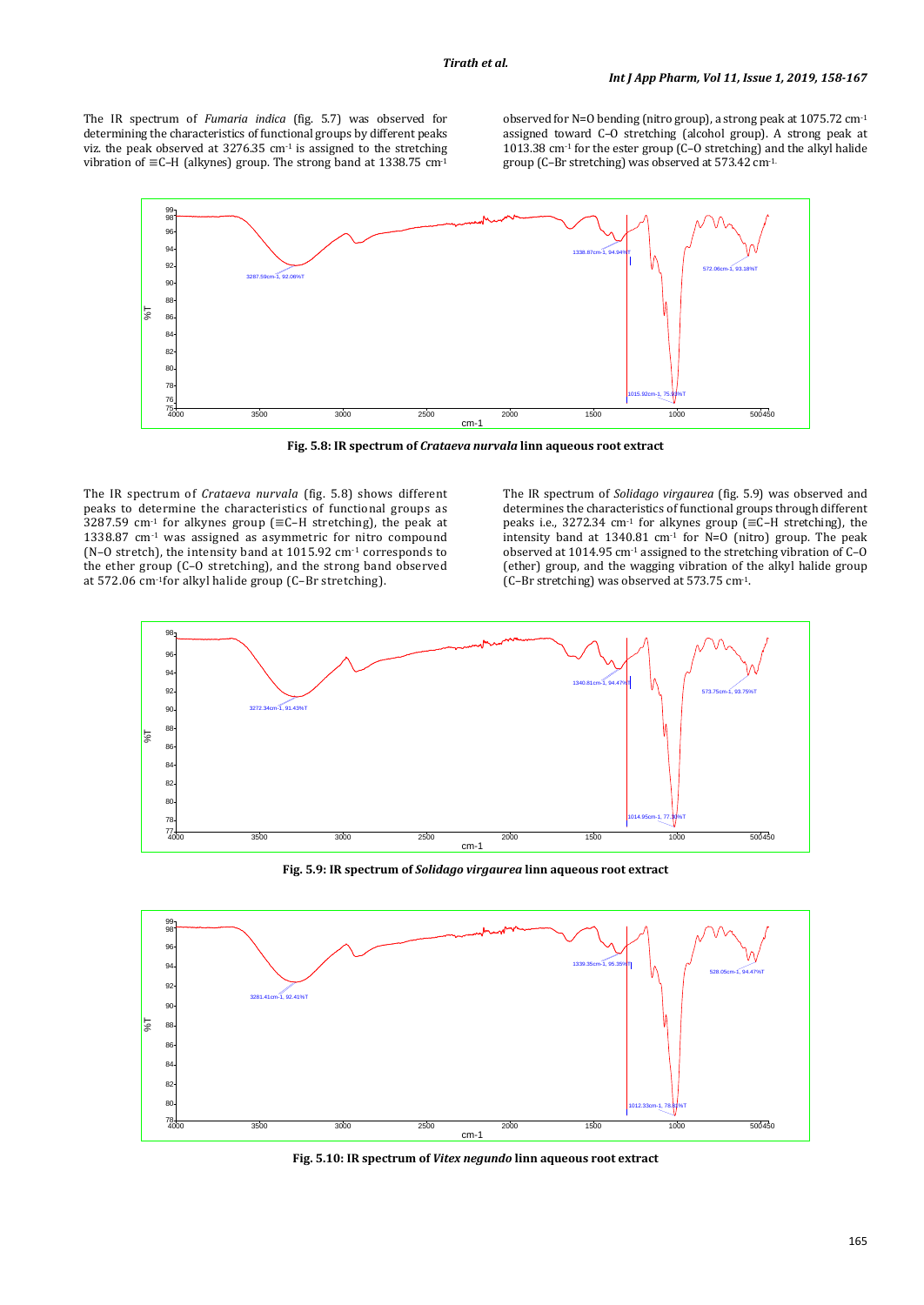The IR spectrum of *Vitex negundo* (fig. 5.10) was observed for determining the characteristics of functional groups by different peaks viz. the peak observed at 3281.41 cm-1 is assigned to the stretching vibration of ≡C–H (alkynes) group. The strong band at 1339.35 cm-1 observed for N=O bending (nitro group). A strong peak at 1012.33 cm-1 for the ether group (C–O stretching) and the carbon skeleton mode (C–C–O) was observed at 528.05 cm-1 .

The various components of the prepared polyherbal dispersible tablet formulations are shown in table 2. The formulation containing polyherbal drugs selected for preparing dispersible tablets were identified using published standard methods viz. powder characteristics, powder micro-meritics, drug content uniformity test, disintegration and dispersion time, stability study, and IR spectroscopy for drug excipients interaction study [29]. Organoleptic properties of prepared polyherbal dispersible tablet show the yellowish-Brown in color, almost round with characteristic odors and pleasant taste (fig. 1). The average thickness of tablets 5.12±0.08 mm and average diameter 12.17±0.01 mm was recorded during the evaluation and development of tablets (table 3) [30].

The micromeritic properties of formulations containing aqueous root extracts powder used for preparation of polyherbal dispersible tablets observed that, the formulation PHF-3 has passed and shows all excellent properties viz. bulk density (0.35±0.03 gm/ml), tapped density (0.49±0.07 gm/ml), compressibility (28.57%), Hausner ratio  $(1.40\pm0.13)$ , and Angle of repose  $(24.35\pm1.00)$ <sup>o</sup>), which was comparable as per IP standard (table 1). PHF-3 has also shows the best physical properties i.e. average weight (563.28±7.78 mg), weight variation (2.36 %), content uniformity (105.05%), hardness  $(2.99\pm0.14 \text{ kg/cm}^2)$ , and friability  $(0.79\%)$  as compare to other fast dissolving tablets containing aqueous root extract of polyherbal formulations (table 4).

The disintegration time of dispersible tablets containing aqueous root extract of best polyherbal formulations PHF-3 was recorded in the acidic buffer (1.10±0.10 min) and the dispersion time of the same formulation reported as 2.00±0.45 min only rated as best formulation as compared to other formulations (table 5). The stability study of polyherbal dispersible tablets for three months at a different condition was acceptable as per IP standard (table 6), and IR spectra of polyherbal formulations containing aqueous root extracts confirmed their stability, identity and purity (fig. 5.1 to fig. 5.10) [31, 32].

# **CONCLUSION**

The results from the angle of repose, Carr's index and Hausner's ratio showed that the powder mixtures possess good flow properties. The physical properties of PHF-1 to PHF-9 were determined for the uniformity in weight, hardness, drug content and friability which have complied with the official requirements, and comply with the official limits mentioned in IP 2010. The PHF-3 showed good disintegration property and *in vitro* dispersion time as compare to other formulation. The FTIR spectroscopy suggests that the absence of any chemical interaction between the polyherbal extract and the excipients used in the dispersible tablet. The stable peaks of the drug remained unchanged in the mixtures shows characteristic functional groups like alkynes group, aliphatic amines, alkyl halides, an aromatic group, alkanes, alcohols, and the ester possess the various medicinal properties. The PHF-3 kept for stability studies and observed that it was reproducible even on stored for three months.

### **ACKNOWLEDGMENT**

The authors are thankful to the Director of the Department of Pharmaceutical Science, Kumaun University Nainital, India for providing us such type of facilities to do our research work peacefully.

### **AUTHORS CONTRIBUTIONS**

The entire authors have contributed equally

# **CONFLICT OF INTERESTS**

The authors declared that none conflicts of interest concerning the authorship

### **REFERENCES**

- Hankey A. Ayurveda and the battle against chronic disease: an opportunity for ayurveda to go mainstream? J Ayurveda Integ Med 2010;1:9–12.
- 2. Chaudhary A, Singh N. Contribution of world health organization in the global acceptance of ayurveda. J Ayurveda Integ Med 2011;2:179–86.
- 3. Parasuraman S, Thing GS, Dhanaraj SA. Polyherbal formulation: concept of ayurveda. Pharmacogn Rev 2014;8:73–80.
- 4. Pandey MM, Rastogi S, Rawat AKS. Indian traditional ayurvedic system of medicine and nutritional supplementation.<br>
I Evidence Based Complementary Altern Med 2013:1-12. HIT ELETTER<br>Based Complementary Altern Med http://dx.doi.org/10.1155/2013/376327
- 5. Garg V, Dhar VJ, Sharma A, Dutt R. Facts about standardization of herbal medicine: a review. Zhong Xi Yi Jie He Xue Bao 2012;10:1077-83.
- 6. Awasthi H, Mani D, Nath R, Nischal A, Usman K, Khattri S. Standardization, preparation and evaluation of an Ayurvedic polyherbal formulation in a capsule dosage form suitable for use in clinical trials. Indo Am J Pharm Res 2014;4:4093-9.
- 7. Mathew L, Babu S. Phytotherapy in India: the transition of tradition to technology. Curr Bot 2011;2:17–22.
- 8. Srivastava S, Lal VK, Pant KK. Polyherbal formulations based on Indian medicinal plants as antidiabetic phytotherapeutics. Phytopharmacology 2012;2:1-15.
- 9. Kapoor VK, Singla S. Herb-drug interactions–an update on synergistic interactions. J Alt Med Res 2015;1:1-11.
- 10. Gurley BJ. Pharmacokinetic herb-drug interactions (Part 1): Origins, mechanisms, and the impact of botanical dietary supplements. Planta Med 2012;78:1478–89.
- Rawat R, Vashistha DP. Common herbal plant in Uttarakhand, used in the popular medicinal preparation in ayurveda. Int J Pharmacogn Phytochem Res 2011;3:64–73.
- 12. Kulkarni, Raghavendra G. Extraction of roots of quintics by division method. Int J Mathem Edu Sci Tech 2009;40:407–10.
- 13. Rajab NA. Preparation and *in vitro* evaluation of lacidipine oral liquid-solid tablet as an approach of solubility and dissolution rate enhancement. Int J Appl Pharm 2018;10:145-53.
- 14. Parfati N, Rani KC, Charles N, Geovanny V. Preparation and evaluation of atenolol-β-cyclodextrin orally disintegrating tablets using co-process crospovidone-sodium starch glycolate. Int J Appl Pharm 2018;10:190-94.
- Agnihotri A, Singh V. Formulation development, and evaluation of antidiabetic polyherbal tablet. Pharma Innov J 2014;3:1–3.
- 16. Nagar P, Singh K, Chauhan I, Madhu V, Yasir M, Khan A, *et al.* Orally disintegrating tablets: formulation, preparation, techniques, and evaluation. J Appl Pharm Sci 2011;4:35-45.
- 17. Tiwari OP, Sharma M. Formulation, and development of fast dissolving tablet of methanolic extract of some traditionally used medicinal plants for arthritis. Int J Appl Pharm Biol Res 2017;8:28–32.
- 18. Mishra US, Murthy PN, Pasa G, Mishra D. Formulation development and evaluation of herbal tablet containing methanolic extract of *Butea frondosa*. Int J Inst Pharm Life Sci 2011;1:1–15.
- 19. Christianah I, Ekere K, Judith O, Olayemi O, Darlington O, *et al.* Phytopharmaceutical properties of herbal teas circulating in the Nigerian market. Afr J Pharm Pharmacol 2016;10:1007–13.
- 20. Shah RB, Tawakkul MA, Khan MA. Comparative evaluation of flow for pharmaceutical powders and granules. AAPS Pharm Sci Tech 2008;9:250–8.
- 21. Kagalkar AA, Nanjwade BK, Bagli RS. Development and evaluation of herbal fast dissolving tablets of *Tectona grandis* Linn. Int J Pha Res Rev 2014;3:6-14.
- 22. Monton C, Saingam W, Suksaeree J, Sakunpak A, Kraisintu K. Preformulation and physical properties study of fast disintegrating tablets from Thai traditional formula. Int J Pharm Pharm Sci 2014;6:431-4.
- 23. US department of health and human services food and drug administration center for drug evaluation and research. Guidance for industry: orally disintegrating tablets. New Hampshire eve: Division of drug information food and drug administration; 2008.